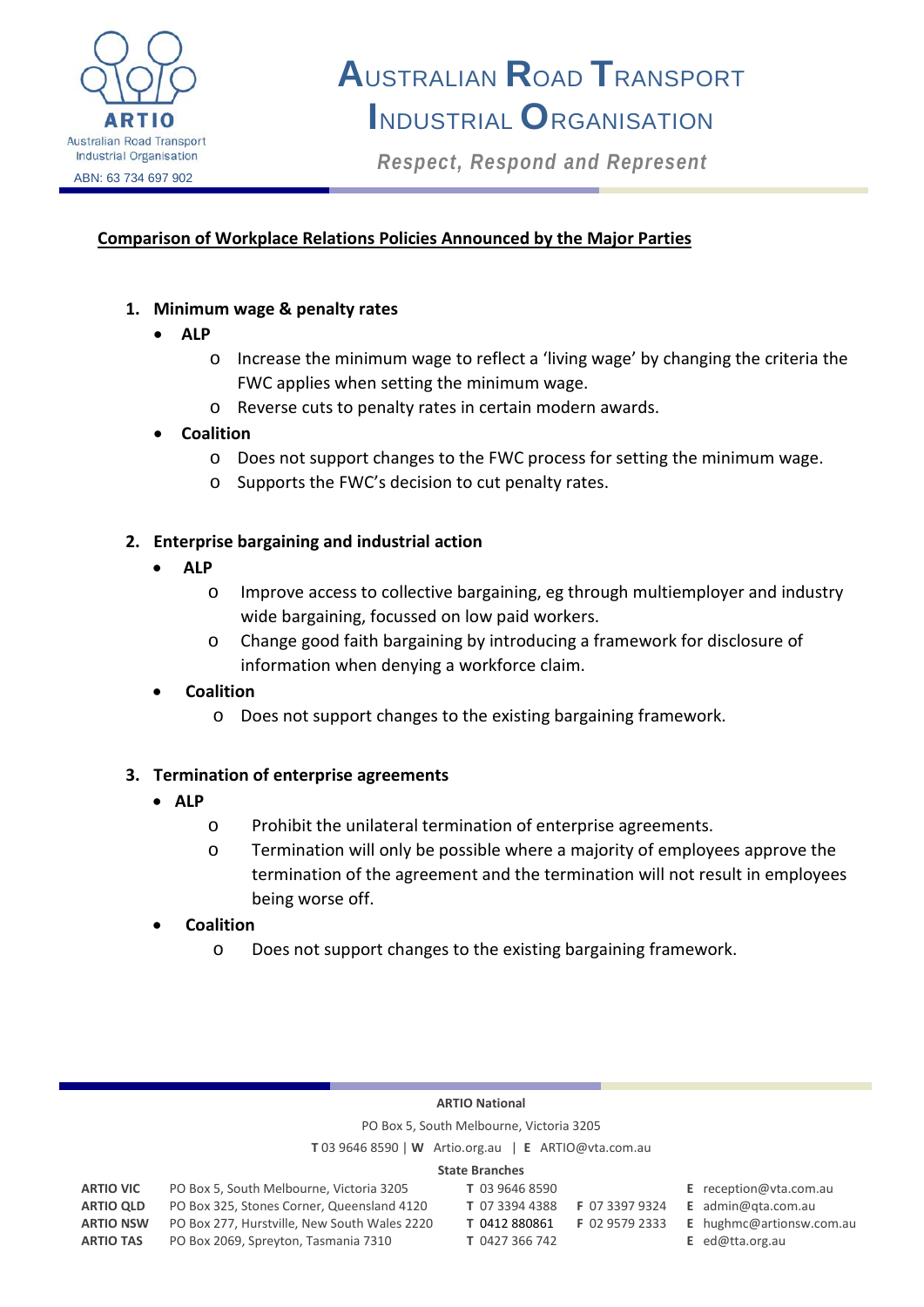# **4. Industrial manslaughter and WHS**

- **ALP** 
	- o Introduce an industrial manslaughter offence into the harmonised WHS laws and/or state/ territory criminal codes within its first year.

## • **Coalition**

o Does not support industrial manslaughter laws and supports the continuation of the current regime

#### **5. Sham contracting, labour hire and casuals**

- **ALP** 
	- o Strengthen laws which prohibit sham contracting.
	- o Long term casual employees be given a right to request permanent employment and being able to seek a review by the FWC if an employer unreasonably refuses such a request.
	- o Introduce a national labour hire licensing scheme and require labour hire employees to receive the same pay and conditions as direct employees.

## • **Coalition**

- o The 2019 Budget allocated funding to establish a sham contracting unit within the Fair Work Ombudsman.
- o In-principle support for the creation of a national labour hire registration scheme in the horticulture, cleaning, security and meat processing sectors.

# **6. Underpayments**

- **ALP** 
	- o Extend responsibility for compliance with workplace laws to corporations who are economic decision makers, including franchisors and businesses along the supply chain.
	- o Increase civil penalties for employers and related entities who systematically underpay workers.

#### • **Coalition**

o Provided in-principle support for the Migrant Workers Taskforce's recommendations, including introduction of criminal sanctions for exploitative conduct that is clear, deliberate and systematic; increasing penalties for underpayments and extending the accessorial liability provisions of the Fair Work Act.